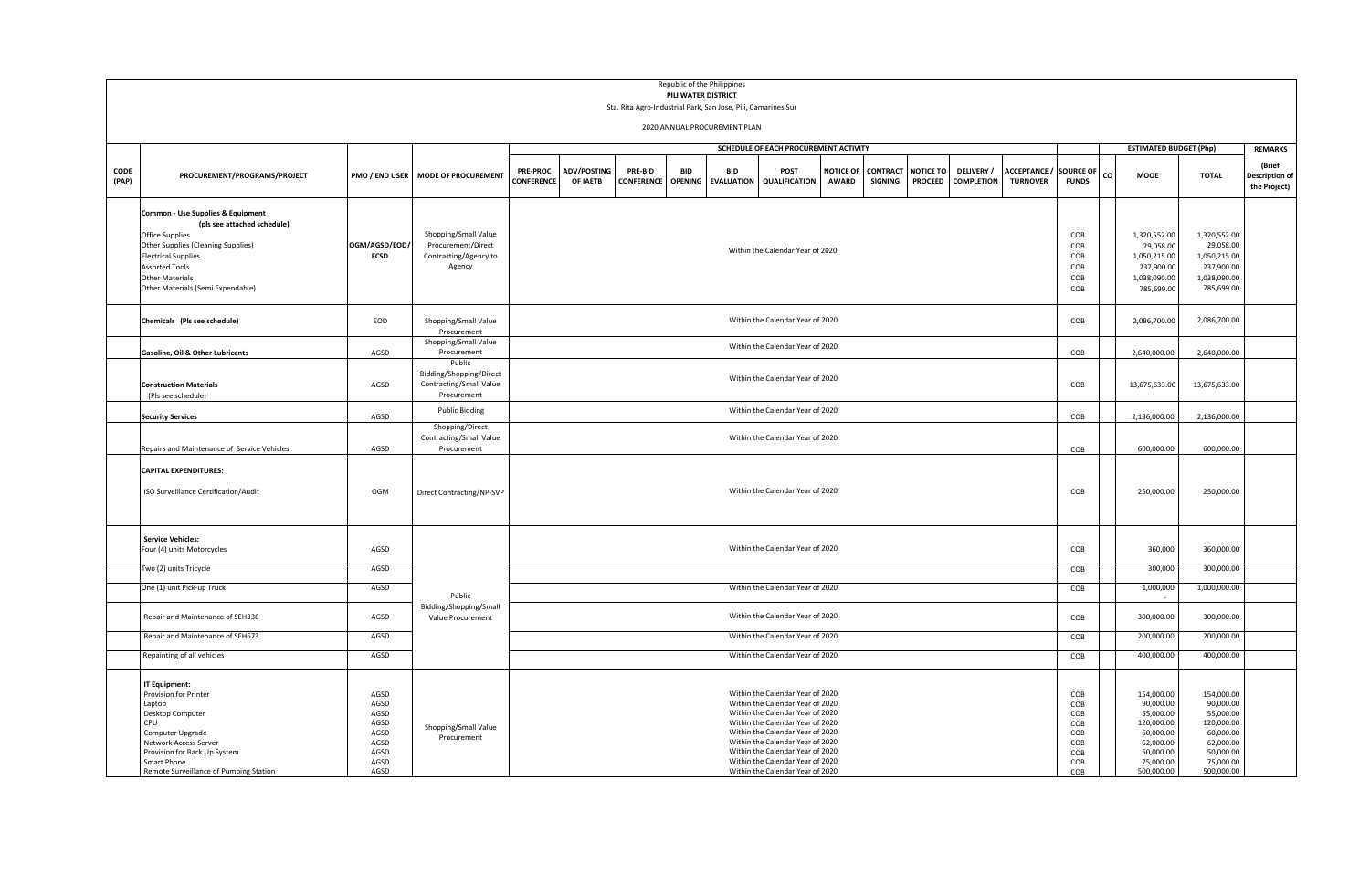|               | Republic of the Philippines<br>PILI WATER DISTRICT                                                                                                                                                                                                       |                              |                                                                                 |                                       |                                                                                                                                                                                                                                                                                                                                                                               |  |  |  |                                  |  |  |  |  |                                       |                                        |                                                                                          |                                                                                          |                                        |  |
|---------------|----------------------------------------------------------------------------------------------------------------------------------------------------------------------------------------------------------------------------------------------------------|------------------------------|---------------------------------------------------------------------------------|---------------------------------------|-------------------------------------------------------------------------------------------------------------------------------------------------------------------------------------------------------------------------------------------------------------------------------------------------------------------------------------------------------------------------------|--|--|--|----------------------------------|--|--|--|--|---------------------------------------|----------------------------------------|------------------------------------------------------------------------------------------|------------------------------------------------------------------------------------------|----------------------------------------|--|
|               | Sta. Rita Agro-Industrial Park, San Jose, Pili, Camarines Sur                                                                                                                                                                                            |                              |                                                                                 |                                       |                                                                                                                                                                                                                                                                                                                                                                               |  |  |  |                                  |  |  |  |  |                                       |                                        |                                                                                          |                                                                                          |                                        |  |
|               | 2020 ANNUAL PROCUREMENT PLAN                                                                                                                                                                                                                             |                              |                                                                                 |                                       |                                                                                                                                                                                                                                                                                                                                                                               |  |  |  |                                  |  |  |  |  |                                       |                                        |                                                                                          |                                                                                          |                                        |  |
|               |                                                                                                                                                                                                                                                          |                              |                                                                                 | SCHEDULE OF EACH PROCUREMENT ACTIVITY |                                                                                                                                                                                                                                                                                                                                                                               |  |  |  |                                  |  |  |  |  |                                       |                                        |                                                                                          | <b>ESTIMATED BUDGET (Php)</b>                                                            | <b>REMARKS</b>                         |  |
| CODE<br>(PAP) | PROCUREMENT/PROGRAMS/PROJECT                                                                                                                                                                                                                             | PMO / END USER               | <b>MODE OF PROCUREMENT</b>                                                      | <b>PRE-PROC</b><br>CONFERENCE         | <b>ADV/POSTING</b><br>PRE-BID<br><b>BID</b><br><b>BID</b><br>POST<br><b>NOTICE OF</b><br><b>CONTRACT NOTICE TO</b><br>DELIVERY /<br><b>ACCEPTANCE / SOURCE OF</b><br>CO.<br><b>OPENING</b><br>OF IAETB<br>CONFERENCE<br><b>QUALIFICATION</b><br><b>AWARD</b><br><b>PROCEED</b><br><b>COMPLETION</b><br><b>TURNOVER</b><br><b>FUNDS</b><br><b>EVALUATION</b><br><b>SIGNING</b> |  |  |  |                                  |  |  |  |  |                                       | <b>MOOE</b>                            | <b>TOTAL</b>                                                                             | (Brief<br><b>Description of</b><br>the Project)                                          |                                        |  |
|               | <b>NRW Reduction Program:</b><br>Phase II of Demand Metering Area (North and South Area)<br>Materials<br>Labor<br>Contingencies<br>Water Meter Calibration & Testing Bench<br>Relocation/Clustering of water meters (1000 accts)<br>Leak Detector Device | FCSD<br>FCSD<br>FCSD<br>FCSD | Public<br>Bidding/Shopping/Small<br>Value Procurement/By-<br>Administration     |                                       | Within the Calendar Year of 2020<br>COB<br>COB<br>COB<br>Within the Calendar Year of 2020<br>COB<br>Within the Calendar Year of 2020<br>COB<br>Within the Calendar Year of 2020<br>COB                                                                                                                                                                                        |  |  |  |                                  |  |  |  |  |                                       |                                        | 1,750,000.00<br>1,295,000.00<br>455,000.00<br>1,400,000.00<br>1,000,000.00<br>500,000.00 | 1,750,000.00<br>1,295,000.00<br>455,000.00<br>1,400,000.00<br>1,000,000.00<br>500,000.00 |                                        |  |
|               | <b>Construction/Improvement of Water Resource Facilities</b><br>Rehabilitation of HIG and RSF at Boncao, Curry<br>Materials<br>Labor<br>Contingencies                                                                                                    | EOD                          | Public<br>Bidding/Shopping/Small<br>Value Procurement/By-<br>Administration     |                                       | Within the Calendar Year of 2020<br>COB                                                                                                                                                                                                                                                                                                                                       |  |  |  |                                  |  |  |  |  |                                       |                                        | 2,000,000.00<br>1,480,000.00<br>520,000.00                                               | 2,000,000.00<br>1,480,000.00<br>520,000.00                                               |                                        |  |
|               | Pre-construction Requirements for Lot Acquisition at Sitio<br>Yabo Palestina/ Binanuaanan Source Development                                                                                                                                             | EOD                          | <b>Direct Contracting</b>                                                       |                                       | Within the Calendar Year of 2020<br>COB                                                                                                                                                                                                                                                                                                                                       |  |  |  |                                  |  |  |  |  |                                       |                                        | 2,000,000.00                                                                             | 2,000,000.00                                                                             |                                        |  |
|               | Rehabilitation/Installation of Distribution Lines<br>Installation of 2" Ø Distribution Lines & Retapping/ Transfer<br>of Service Connection Lines at Caroyroyan, Pili, Cam. Sur<br>Materials<br>Labor<br>Contingencies                                   | EOD                          | Shopping/Small Value<br>Procurement/Direct<br>Contracting/By-<br>Administration |                                       | Within the Calendar Year of 2020<br>COB<br>COB<br>COB                                                                                                                                                                                                                                                                                                                         |  |  |  |                                  |  |  |  |  |                                       | 743,165.00<br>420,300.00<br>136,535.00 | 743,165.00<br>420,300.00<br>136,535.00                                                   |                                                                                          |                                        |  |
|               | Rehabilitation of Blow-Off Valves<br>Materials<br>Labor<br>Contingencies                                                                                                                                                                                 | EOD                          | Shopping/Small Value<br>Procurement/Direct<br>Contracting/By-<br>Administration |                                       | Within the Calendar Year of 2020<br>COB<br>COB<br>COB                                                                                                                                                                                                                                                                                                                         |  |  |  |                                  |  |  |  |  | 385,912.50<br>153,900.00<br>60,187.50 | 385,912.50<br>153,900.00<br>60,187.50  |                                                                                          |                                                                                          |                                        |  |
|               | Installation of Distribution Line at San Vicente, Pili                                                                                                                                                                                                   | EOD                          | <b>Public Bidding</b>                                                           |                                       |                                                                                                                                                                                                                                                                                                                                                                               |  |  |  | Within the Calendar Year of 2020 |  |  |  |  |                                       |                                        |                                                                                          | 2,000,000.00                                                                             | 2,000,000.00                           |  |
|               | Rehabilitation of Undersized Distribution Lines at Pawili, Pili<br>Materials<br>Labor<br>Contingencies                                                                                                                                                   | EOD                          | Shopping/Small Value<br>Procurement/Direct<br>Contracting/By-<br>Administration |                                       | Within the Calendar Year of 2020<br>COB<br>COB<br>COB                                                                                                                                                                                                                                                                                                                         |  |  |  |                                  |  |  |  |  | 110,000.00<br>81,400.00<br>28,600.00  | 110,000.00<br>81,400.00<br>28,600.00   |                                                                                          |                                                                                          |                                        |  |
|               | Rehabilitation of Undersized Distribution Lines at La Paz, Pili<br>Pili<br>Materials<br>Labor<br>Contingencies                                                                                                                                           | EOD                          | Shopping/Small Value<br>Procurement/Direct<br>Contracting/By-<br>Administration |                                       |                                                                                                                                                                                                                                                                                                                                                                               |  |  |  | Within the Calendar Year of 2020 |  |  |  |  |                                       | COB<br>COB<br>COB                      |                                                                                          | 65.000.00<br>48,100.00<br>16,900.00                                                      | 65.000.00<br>48.100.00<br>16,900.00    |  |
|               | Rehabilitation of Undersized Distribution Lines at Ilaod,<br>limaao<br>Materials<br>Labor<br>Contingencies                                                                                                                                               | EOD                          | Shopping/Small Value<br>Procurement/Direct<br>Contracting/By-<br>Administration |                                       | Within the Calendar Year of 2020<br>COB<br>COB<br>COB                                                                                                                                                                                                                                                                                                                         |  |  |  |                                  |  |  |  |  | 87,500.00<br>64,750.00<br>22,750.00   | 87,500.00<br>64,750.00<br>22,750.00    |                                                                                          |                                                                                          |                                        |  |
|               | Rehabilitation of Undersized Distribution Lines at Bagong<br>Sirang<br>Materials<br>Labor<br>Contingencies                                                                                                                                               | EOD                          | Shopping/Small Value<br>Procurement/Direct<br>Contracting/By-<br>Administration |                                       |                                                                                                                                                                                                                                                                                                                                                                               |  |  |  | Within the Calendar Year of 2020 |  |  |  |  |                                       | COB<br>COB<br>COB                      |                                                                                          | 432,500.00<br>320,050.00<br>112,450.00                                                   | 432,500.00<br>320,050.00<br>112,450.00 |  |
|               | Rehabilitation of Undersized Distribution Lines at La Purisima<br>Materials<br>Labor<br>Contingencies                                                                                                                                                    | EOD                          | Shopping/Small Value<br>Procurement/Direct<br>Contracting/By-<br>Administration |                                       |                                                                                                                                                                                                                                                                                                                                                                               |  |  |  | Within the Calendar Year of 2020 |  |  |  |  |                                       | COB<br>COB<br>COB                      |                                                                                          | 185,000.00<br>136,900.00<br>48.100.00                                                    | 185,000.00<br>136,900.00<br>48,100.00  |  |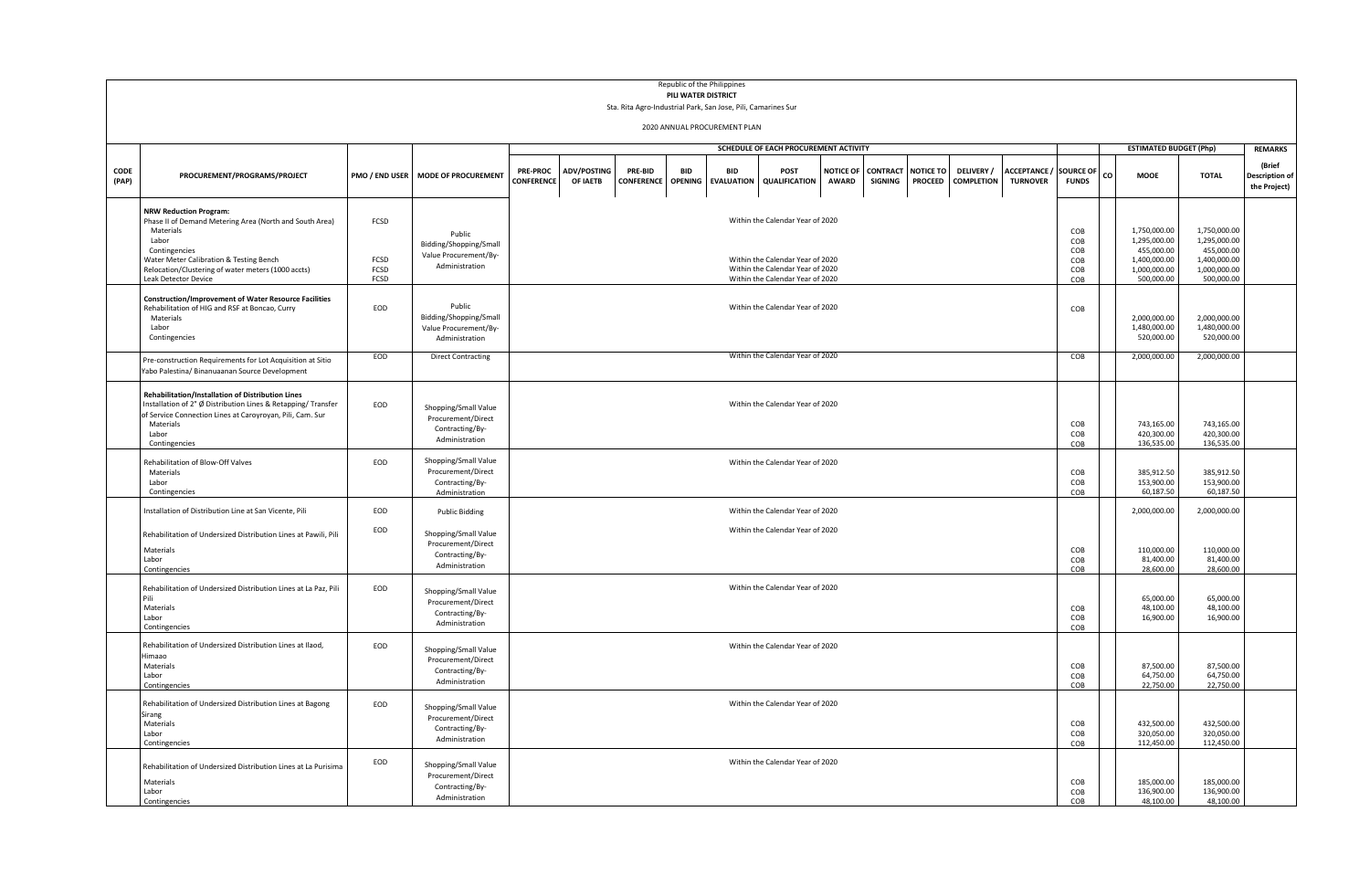|               | Republic of the Philippines<br>PILI WATER DISTRICT<br>Sta. Rita Agro-Industrial Park, San Jose, Pili, Camarines Sur |                |                                                                                 |                                       |                                  |                              |                              |                                 |                                  |                                  |                                   |                                    |                                        |                                      |                           |    |                                            |                                            |                                                 |
|---------------|---------------------------------------------------------------------------------------------------------------------|----------------|---------------------------------------------------------------------------------|---------------------------------------|----------------------------------|------------------------------|------------------------------|---------------------------------|----------------------------------|----------------------------------|-----------------------------------|------------------------------------|----------------------------------------|--------------------------------------|---------------------------|----|--------------------------------------------|--------------------------------------------|-------------------------------------------------|
|               | 2020 ANNUAL PROCUREMENT PLAN                                                                                        |                |                                                                                 |                                       |                                  |                              |                              |                                 |                                  |                                  |                                   |                                    |                                        |                                      |                           |    |                                            |                                            |                                                 |
|               |                                                                                                                     |                |                                                                                 | SCHEDULE OF EACH PROCUREMENT ACTIVITY |                                  |                              |                              |                                 |                                  |                                  |                                   |                                    |                                        |                                      |                           |    | <b>ESTIMATED BUDGET (Php)</b>              | <b>REMARKS</b>                             |                                                 |
| CODE<br>(PAP) | PROCUREMENT/PROGRAMS/PROJECT                                                                                        | PMO / END USER | <b>MODE OF PROCUREMENT</b>                                                      | <b>PRE-PROC</b><br><b>CONFERENCE</b>  | <b>ADV/POSTING</b><br>OF IAETB   | PRE-BID<br><b>CONFERENCE</b> | <b>BID</b><br><b>OPENING</b> | <b>BID</b><br><b>EVALUATION</b> | POST<br><b>QUALIFICATION</b>     | <b>NOTICE OF</b><br><b>AWARD</b> | <b>CONTRACT</b><br><b>SIGNING</b> | <b>NOTICE TO</b><br><b>PROCEED</b> | <b>DELIVERY</b> /<br><b>COMPLETION</b> | <b>ACCEPTANCE</b><br><b>TURNOVER</b> | SOURCE OF<br><b>FUNDS</b> | CO | <b>MOOE</b>                                | <b>TOTAL</b>                               | (Brief<br><b>Description of</b><br>the Project) |
|               | Rehabilitation of Undersized Distribution Lines at New San<br>Roque<br>Materials<br>Labor<br>Contingencies          | EOD            | Shopping/Small Value<br>Procurement/Direct<br>Contracting/By-<br>Administration |                                       | Within the Calendar Year of 2020 |                              |                              |                                 |                                  |                                  |                                   |                                    |                                        |                                      |                           |    | 135,000.00<br>99,900.00<br>35,100.00       | 135,000.00<br>99,900.00<br>35,100.00       |                                                 |
|               | Rehabilitation of Undersized Distribution Lines at Tagbong,<br>Dili<br>Materials<br>Labor<br>Contingencies          | EOD            | Shopping/Small Value<br>Procurement/Direct<br>Contracting/By-<br>Administration |                                       | Within the Calendar Year of 2020 |                              |                              |                                 |                                  |                                  |                                   |                                    |                                        |                                      |                           |    | 82,500.00<br>61,050.00<br>21,450.00        | 82,500.00<br>61,050.00<br>21,450.00        |                                                 |
|               | Rehabilitation of Undersized Distribution Lines at San Isidro<br>Materials<br>Labor<br>Contingencies                | EOD            | Shopping/Small Value<br>Procurement/Direct<br>Contracting/By-<br>Administration |                                       | Within the Calendar Year of 2020 |                              |                              |                                 |                                  |                                  |                                   |                                    |                                        |                                      |                           |    | 352,500.00<br>260,850.00<br>91.650.00      | 352,500.00<br>260,850.00<br>91.650.00      |                                                 |
|               | Rehabilitation of Undersized Distribution Lines at<br>Binanuaanan<br>Materials<br>Labor<br>Contingencies            | EOD            | Shopping/Small Value<br>Procurement/Direct<br>Contracting/By-<br>Administration |                                       | Within the Calendar Year of 2020 |                              |                              |                                 |                                  |                                  |                                   |                                    |                                        |                                      | COB<br>COB<br>COB         |    | 162,500.00<br>120,250.00<br>42,250.00      | 162,500.00<br>120,250.00<br>42,250.00      |                                                 |
|               | Rehabilitation of Undersized Distribution Lines at Sagurong<br>Materials<br>Labor<br>Contingencies                  | EOD            | Shopping/Small Value<br>Procurement/Direct<br>Contracting/By-<br>Administration |                                       | Within the Calendar Year of 2020 |                              |                              |                                 |                                  |                                  |                                   |                                    |                                        |                                      | COB<br>COB<br>COB         |    | 1,450,000.00<br>1,073,000.00<br>377,000.00 | 1,450,000.00<br>1,073,000.00<br>377,000.00 |                                                 |
|               | Rehabilitation of Undersized Distribution Lines at San Jose<br>Materials<br>Labor<br>Contingencies                  | EOD            | Shopping/Small Value<br>Procurement/Direct<br>Contracting/By-<br>Administration |                                       | Within the Calendar Year of 2020 |                              |                              |                                 |                                  |                                  |                                   |                                    |                                        |                                      | COB<br>COB<br>COB         |    | 97,500.00<br>72,150.00<br>25,350.00        | 97,500.00<br>72,150.00<br>25,350.00        |                                                 |
|               | Rehabilitation of Undersized Distribution Lines at Riverside<br>San Jose<br>Materials<br>Labor<br>Contingencies     | EOD            | Shopping/Small Value<br>Procurement/Direct<br>Contracting/By-<br>Administration |                                       | Within the Calendar Year of 2020 |                              |                              |                                 |                                  |                                  |                                   |                                    |                                        |                                      | COB<br>COB<br>COB         |    | 950,000.00<br>703,000.00<br>247.000.00     | 950,000.00<br>703,000.00<br>247.000.00     |                                                 |
|               | Rehabilitation of Undersized Distribution Lines at Caboclodar<br>San Jose<br>Materials<br>Labor<br>Contingencies    | EOD            | Shopping/Small Value<br>Procurement/Direct<br>Contracting/By-<br>Administration |                                       | Within the Calendar Year of 2020 |                              |                              |                                 |                                  |                                  |                                   |                                    |                                        |                                      | COB<br>COB<br>COB         |    | 432,500.00<br>320,050.00<br>112,450.00     | 432,500.00<br>320,050.00<br>112,450.00     |                                                 |
|               | Rehabilitation of Undersized Distribution Lines at Gawad<br>Kalinga, Cadlan<br>Materials<br>Labor<br>Contingencies  | EOD            | Shopping/Small Value<br>Procurement/Direct<br>Contracting/By-<br>Administration |                                       |                                  |                              |                              |                                 | Within the Calendar Year of 2020 |                                  |                                   |                                    |                                        |                                      | COB<br>COB<br>COB         |    | 130,000.00<br>96,200.00<br>33,800.00       | 130,000.00<br>96,200.00<br>33,800.00       |                                                 |
|               | Rehabilitation of Undersized Distribution Lines at Isla<br>Makuko, Cadlan<br>Materials<br>Labor<br>Contingencies    | EOD            | Shopping/Small Value<br>Procurement/Direct<br>Contracting/By-<br>Administration |                                       |                                  |                              |                              |                                 | Within the Calendar Year of 2020 |                                  |                                   |                                    |                                        |                                      | COB<br>COB<br>COB         |    | 110,000.00<br>81,400.00<br>28,600.00       | 110,000.00<br>81,400.00<br>28,600.00       |                                                 |